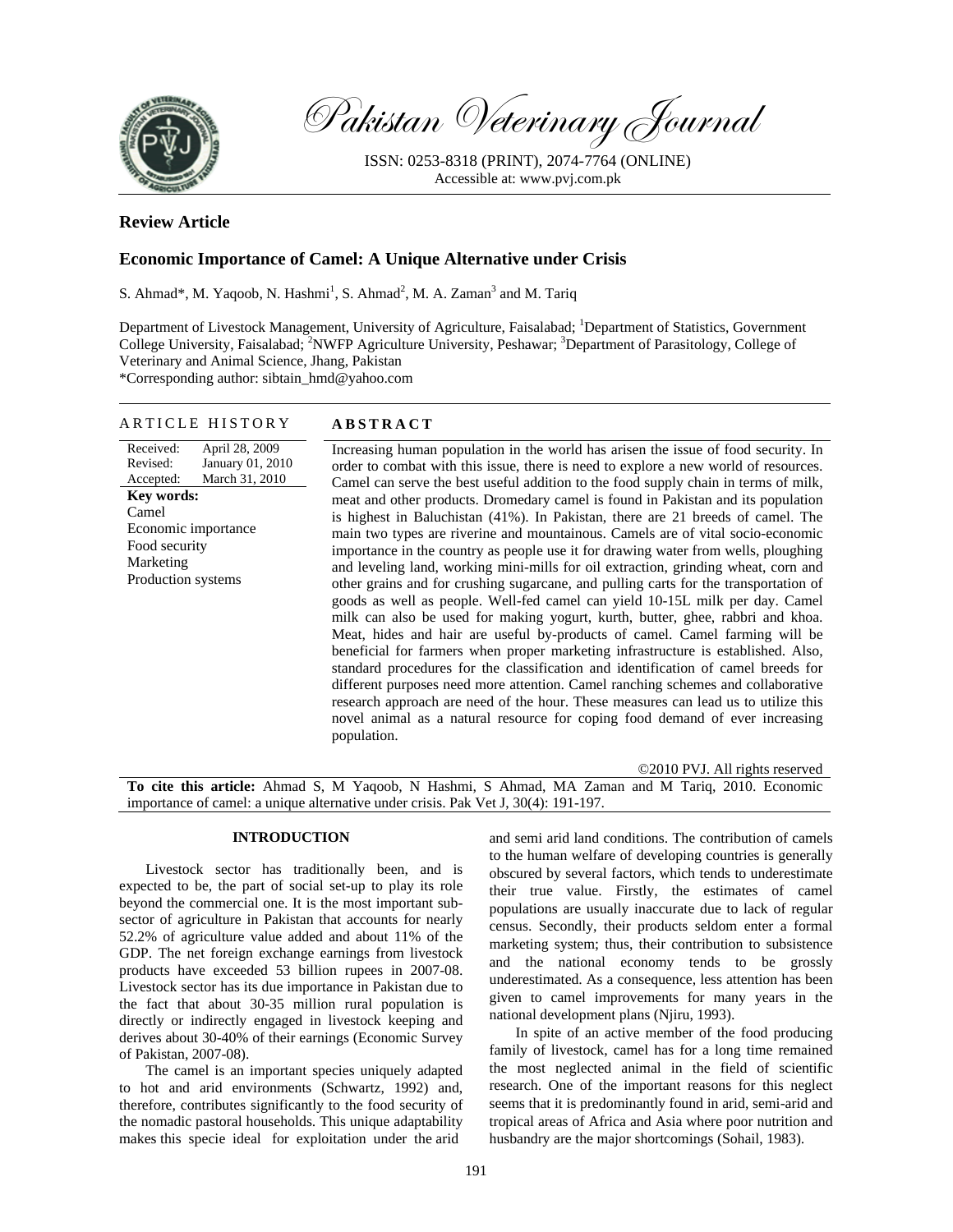The versatility of camel and its suitability to survive and perform in the hard arid and semi-arid regions of the world have earned the name "Ship of the Desert". In other words, its unique physiological system aids this animal to fill important niche in desert ecosystem. Its strength, stamina and docility have been exploited for various agricultural operations, transport and riding purposes (Iqbal, 1999; Khan *et al*., 2003).

This animal has a unique ability to convert the scanty plant resources of the desert into milk, meat and fibre. Camel has almost no competition for feed with other animals and is a hardy animal, comparatively eats less, goes into so called sleep for short intervals and possesses a long lasting memory (Khan *et al*., 2003). The main objective of this article is to review the potentials, problems and solutions pertaining to camel raising, production systems and value chain addition in the marketing of camel as a whole in Pakistan.

#### **Population and distribution**

Pakistan, with an estimated camel population of 1.2 million heads, ranks  $3<sup>rd</sup>$  among major camel-raising countries after Somalia and Sudan (FAO, 2003). The highest population of one-humped camels (dromedaries) is in Baluchistan (41%), followed by Punjab (27%), Sindh (25%) and NWFP (7%; Economic Survey of Pakistan, 2006-07).

Pakistan teems with dromedaries but a few herds of two-humped camels (Bactrians) are also bred in the extreme northern areas. According to Qureshi *et al*. (1993), the camel population is unevenly distributed over the country, mainly in four distinct ecologic zones of Pakistan: i) Sandy deserts (Thal and Cholistan in the Punjab and Thar in Sindh); ii) Costal mangroves (Thatta, Badin and Karachi districts of Sindh), iii) Mountainous tracts (all of Baluchistan, and the D.G. Khan and D.I. Khan districts of Punjab and NWFP, respectively); and iv) Irrigated plains (all irrigated districts of Punjab and Sindh).



## **Fig. 1: Graphical representation of population distribution of camels in four provinces of Pakistan (Source: Economic Survey of Pakistan, 2007-08).**

#### **Population trends in Pakistan**

Over the last 18 years (1990-2007), camel population has shown mixed trends of negative and positive (Fig. 2). The population of camel remained at 1.1 million heads between 1990-1994, whereas, it decreased from 1.1 to 0.8

million in 1995 and remained at this level up to 2002. Again, there was a decreasing trend in population from 0.8 to 0.7 million which lasted for two years and was followed by increasing trend from 0.7 to 0.9 million. Pakistan faced a decline of 29% in the camel population between 1994 and 2004. In 2007-08, the population of camel was one million (Economic Survey of Pakistan, 2007-08).



**Fig. 2: Camel population dynamics during 1990-2008 (Source: Economic Survey of Pakistan, 2008-09).** 

### **Types and breeds**

Two types of camels are found in Pakistan (riverine and mountainous). Mountain camels (locally known as Pehari or hill camels) are found in Northern Punjab and Baluchistan, whereas riverine camels are found in the deserts and irrigated plains of Punjab and Sindh. Recently, Isani and Baluch (2000) have documented 20 breeds of camel in Pakistan comprising seven breeds of Baluchistan (Kacchi, Brahvi, Kharani, Makrani, Lassi, Pishin and Rodbari), four of the NWFP (Gaddi, Ghulmani, Khader and Maya), four of Sindh (Dhatti, Kharai, Larri or Sindhi and Sakrai) and five of Punjab (Bagri, Brela, Campbelpuri, Kala-Chitta and Mareecha). Raziq and Younas (2006) reported another camel breed in Baluchistan named Kohi or White mountaineous camel.

## **Socio-economic importance**

Iqbal (1999) and Raziq (2009), while working on socio-economic importance of camel, described the camel as an animal of great importance in large tracts of the industrializing world, where it serves as a cheap source of power for drawing water from wells, ploughing, leveling of land, working mini mills for oil extraction (from oil seeds), grinding wheat, corn and other grains crushing sugarcane and pulling carts for the transportation of goods as well as people. Camels are also engaged in the transport of salt, fuel wood, agricultural produce and household goods. In addition, a baggage camel comfortably carries loads up to 300 Kg to distant places at a rate of 30 Km/day. These facts tend to suggest that the camel can be of immense help to improve the livelihoods of those involved in its raising, provided they supplement their traditional management systems with modern husbandry practices and health care of their animals. In addition to power and transport, camels provide milk and meat, not only in very arid regions but also in several urban areas in many countries. It has the ability to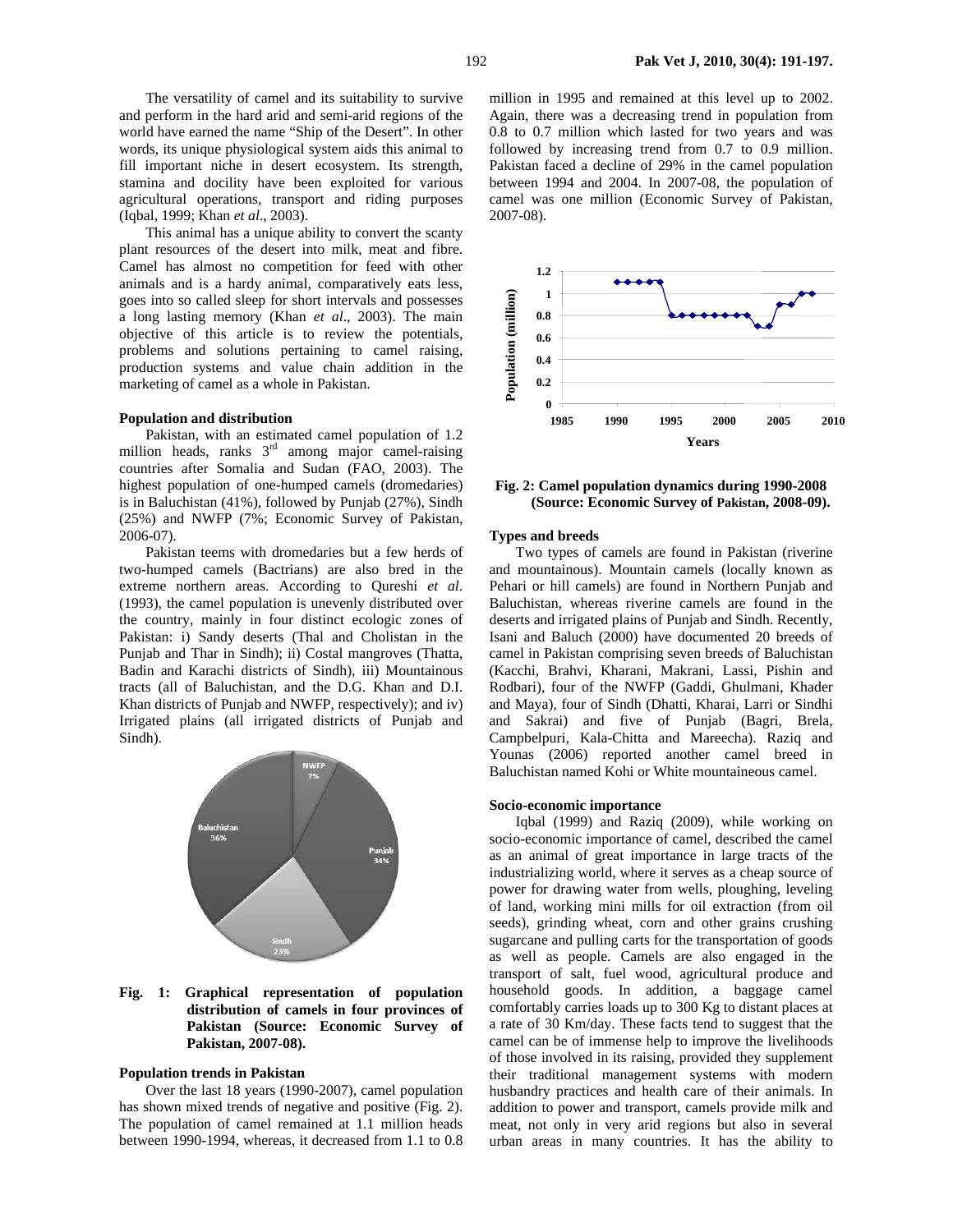withstand the adverse effects of severe drought. Compared to small and large true ruminants, the mortality rate in adult camels is very low in the event of drought conditions (Khan *et al*., 2003).

Better camel husbandry practices can improve the life of African nomads who largely earn their living through raising camels. In the light of the predictions of increased global warming, the camel probably would be the most favored animal to develop. In Arabian Gulf states, a thriving camel industry exists based on camel racing. Twelve years ago, a racing camel in Sudan could fetch high price up to 15 million dirham, while the price for good race winner was 2–6 million dhs. A non descript camel in the general market could bring 2–3 thousand dhs/male and 4–6 thousand dhs/female (Manefield and Tinson, 1997).

In Pakistan, 0.24 million tons camel milk is produced annually, which values at Rs 2.4 billion. Moreover, 50 thousand tons of camel meat is produced annually, valued at Rs. 250 million (Economic Survey of Pakistan, 2007- 08). The native camel also indirectly contributes to the economy by surviving under the management systems of pastoralists, nomads and small farmers with surprisingly low inputs, mostly in the difficult and arid, droughtstricken areas and mountainous regions where the longterm survival of other livestock does not seem possible. Also, they do not compete with other livestock for their nutritive requirements, since most of the time they browse the tops of trees and shrubs. About 22 500 camel hides are obtained annually in Pakistan and are used to manufacture saddlers, sandals and beautiful decorative articles, some of which are also exported. Camel hair produced in Pakistan amounts to 20 thousand tons and is used for manufacturing blankets, floor mats, tent cloth and ropes. The calves are born with a soft woolly fleece, which is usually shorn once and is mixed with hair for manufacturing blankets (Khan *et al*., 2003).

#### **Production systems**

Socio-economic importance of camel is closely associated with existing production systems. These systems are largely determined by climatic conditions, topography of the land, plant growth phenology and water sources. There are three major camel production systems in this region *i.e.* nomadic, transhumant and sedentary.

Nomadic system is characterized by extensive animal husbandry. Lack of grazing forage and water shortage is a primary motivation for roaming from place to place. Camel husbandry in nomadism is intimately linked to the social life of the people. Nomadic camel management has three basic features: 1) Camel herds are diversified with other species of livestock (sheep, goats and donkeys). Different animal species in a herd with different dietary preferences and grazing habits (browsers and grazers) not only utilize a wide range of forage but also reduce the probability of total loss of livestock. It also involves socio-economic considerations of a nomadic family. 2) Movement of herds is an obvious fundamental strategy for survival including various types of migration (seasonal, short-distant and long distant disaster migrations). 3) Loaning camels and sharing herds is usual activity. It enables a nomad producer to share camels with other fellows of different areas in case of a drought or less forage availability. It is also a good means of establishing

and strengthening social contacts. True nomads follow the seasonal patterns of forage production. They are allowed to pass through the local tribal common rangelands, but cannot prolong their stay. In the lowlands of Sindh, they have contracts with local farmers for buying stubble grazing rights, straw and other feed for livestock. They would sell their animals and animal by-products in exchange. The arrival schedule in the lowlands coincides with the harvesting season, extending opportunity to nomads for working as a labor force in cultivated fields and to buy cheap feed for their animals. Likewise, their return to the highlands in spring and summer coincides with seasonal re-growth of vegetation and with seasonal labor requirements (Buzdar, 1989).

Twenty-six percent of the camel herders follow this type of production system. An average nomadic family would own 24 heads of camel along with 95 sheep and 32 goats. Three or four families keep their livestock together and making up a flock of about 380 animals. A nomadic herd of 24 camels (72% female and 28% male) usually has 15 breeding camels and 6 calves. Forty-eight percent of the gross income is constituted by the sale of live camels and camel services, 30% by marketing small ruminants and 8% by off-farm employment (Aujla *et al.,* 1998).

Transhumant system usually involves shifting of tillage operations among rainfed areas during certain seasons of a year (Wilson and Clarke, 1975). These migrations sometimes follow fixed annual routes because the transhumant producers would always move between specific locations. The extent of movements from one cropping area to another may be subjected to available feed and water. Camel raisers cultivate rain fed crops, mainly winter wheat. Every winter after sowing wheat fields, they move from the central highlands of Baluchistan to the Indus valley where they behave like a true nomadic population.

The semi-nomadic transhumants (5%) are almost completely dependent on their camels and small ruminants. They are co-owners of common tribal rangelands, and in most cases their movements take place only within the limits of their tribal lands. They move from commonly owned rangelands to the open rangelands, as forage availability fluctuates, and would usually return to their permanent dwellings during the summer months. In case of a drought, some of them take their families and animals to adjoining agricultural valleys to work as laborers, and their animals graze on stubble or vegetation in and around the fields. Camels and donkeys are used for transportation of crops and other goods. They would earn enough by these means to buy wheat grain and other supplies for living (Buzdar, 1989). Transhumant flock size ranges from 1 to 5 camels along with 5 sheep and 15 goats. Overall, 23% of camel herders raise camels as transhumant flocks (Aujla *et al.,* 1998).

Approximately 50% of the camel herders raise camels under sedentary system. Camel raising constitutes 35.2% of household income and helps increase farm productivity. Women play a major role, not only in raising animals, but also in converting their by-products into useful food and marketable items like carpets, mats, blankets, gunny bags, etc. Since mid 70's, there has been a steady decrease in the number of nomadic and transhumant herds. Herds are gradually becoming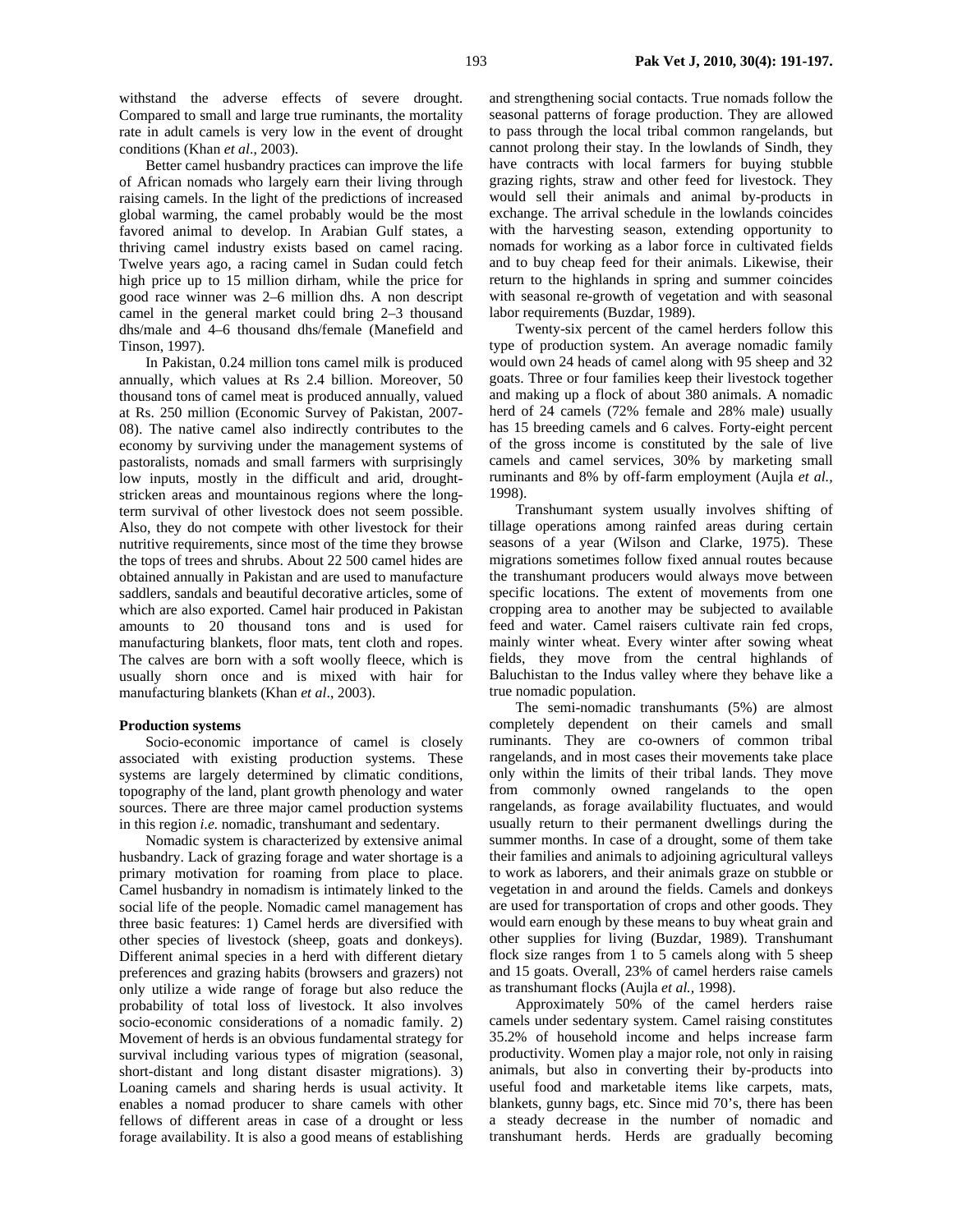sedentary by settling around permanent agricultural fields established by an influx of tube wells where former shepherds find increasing alternate work opportunities (Aujla *et al.,* 1998).

## **Milk production**

The Pakistani camel has an excellent potential for milk production (Table 1). The Marecha is probably the best milk yielder in the world, with an average milk yield of 4179L per year. Lactation varies from 270 to 540 days and the total milk yield ranges from 1300 to 4200L. The milk yield of a well fed camel is recorded as 10–15L per day. In areas with poor fodder and in desert conditions, the daily average yield was 4L (Yasin and Wahid, 1957). Heavy breeds of Pakistani camel produce up to 35L per day (Aujla *et al*., 1998). Unlike cattle, the camel can maintain an average daily milk yield up to at least one year, provided fodder and feed are adequate. An analysis of the milk shows a substantial variation in the percentage of fat (between 2.1 and 2.6; Knoess, 1977). Camel milk is rich in proteins, fat, minerals and vitamins, especially in vitamin C. The high vitamin C content is important in areas where green vegetables and fruits are not readily available. The phosphorus content of camel milk is higher than that of cows, buffaloes, sheep and goats. The fat content is equal to cow milk. It is therefore evident that camel milk in many aspects is superior to the milk of other domestic animals (Qureshi, 1986). A comparison of camel milk with that of other mammals is presented in the Table 2.

Camel milk also possesses a superior keeping quality compared to cow milk, due to its high protein content that has inhibitory properties against bacteria. This makes raw camel milk a marketable commodity, even under high temperatures with very basic hygienic conditions (Yaqoob and Nawaz, 2007). The development of camel dairying and the commercialization of milk are elements of new production systems that will have important implications for the future management and husbandry of camel in

Baluchistan province and other areas of camel concentration like the Cholistan rangelands, Thal and the Thar Desert (Aujla *et al.,* 1998).

Camel milk is consumed fresh or converted to yogurt (Abu- Ruqaie *et al.,* 1989). Because of the nature of the camel, its milk has different sensory characteristics. The Pakistani camel possesses all the prominent dairy characteristics that enable it to serve as a good dairy animal. Camel dairy farming on the basis of modern husbandry practices can become a source for exploiting its dairy potential. The production records indicate the variability in the production potential of different camel breeds. Baluch (2001) reported that the average milk production of Pakistani camel was 1894.93L per lactation with daily yield of 4.25L.

The camel produces more milk per Kg body weight than Sahiwal cow, the Friesian X Sahiwal cow and the buffalo (Knoess *et al.,* 1986). In a similar environment, the camel also produced more milk for a longer period of time than any other species, while their requirement for feed was modest (Wilson, 1998). It was further reported that in Punjab, a well-fed dromedary camel produced more milk than even the high-performance exotic cattle and their crosses (Knoess *et al.,* 1986). The camel thrives in areas where green fodder is only seasonally available as a result of erratic rainfall, and can survive on feed rejected by other animals (Knoess, 1977; Yagil, 1994). The efficiency of the camel should be appreciated in terms of its productivity parameters, as well as with respect to its superb adaptation to a harsh environment, the sustainability of production across seasons and its accessibility to people living on marginal lands.

## **Milk products**

Products of camel milk include various sour milks, cheese (kurth), khoya, butter and ghee. Despite common belief in south Asia that camel milk cannot be used to prepare butter and ghee due to the small diameter of fat globules, some local and foreign workers have devised

**Table 1: Milk production and lactation length of Pakistani camels** 

| <b>Source</b>               | Average daily yield (L) | <b>Lactation length (months)</b> | Lactation yield (L) |
|-----------------------------|-------------------------|----------------------------------|---------------------|
| Yasin and Wahid (1957)      | $10-15$                 | 16-18                            | 2721-3629           |
| Leopold $(1978)$            | $8.3(6.7-10)$           | $9-18$                           | 2700-3600           |
| Knoess <i>et al.</i> (1986) | 18.7                    |                                  | 6688                |
| Qureshi (1986)              | $8 - 10$                |                                  |                     |
| Schwartz (1992)             |                         | $9-18$                           | 12000               |
| Aujla et al. (1998)         | $4-12$                  | $9-18$                           | 1250-3650           |
| Igbal (1999)                |                         |                                  | 4260                |
| Khan and Iqbal (2001)       | $3.5 - 40$              | $9-18$                           | 3629                |
| <b>Baluch</b> (2001)        | 4.25                    | 15                               | 1894.93             |
| Raziq (2009)                |                         |                                  | 2590                |

|  | Table 2: Comparison of camel milk composition with those of other species |  |  |
|--|---------------------------------------------------------------------------|--|--|
|  |                                                                           |  |  |

| <b>Species</b> | Water $(\% )$ | Total solids $(\% )$ | Fat $(\% )$ | Protein $(\% )$ | Lactose $(\% )$ | Ash $(\% )$ |
|----------------|---------------|----------------------|-------------|-----------------|-----------------|-------------|
| Camel          | 86.6          | 13.36                | 4.33        | 4.02            | 4.21            | 0.79        |
| <b>Buffalo</b> | 83.56         | 16.42                | 6.95        | 4.25            | 5.10            | 0.82        |
| Cow            | 86.2          | 13.8                 | 4.4         | 3.8             | 4.9             | 0.70        |
| Sheep          | 82.0          | 18.0                 | 6.4         | 5.6             | 4.7             | 0.91        |
| Goat           | 87.0          | 12.9                 | 4.1         | 3.7             | 4.2             | 0.80        |
| Horse          | 90.1          | 9.9                  | 1.0         | 2.6             | 6.9             | 0.35        |
| Human          | 88.0          | 12.0                 | 3.8         | 1.2             | 7.0             | 0.21        |
| $\sim$ $\sim$  | .             |                      |             |                 |                 |             |

Source: Qureshi (1986).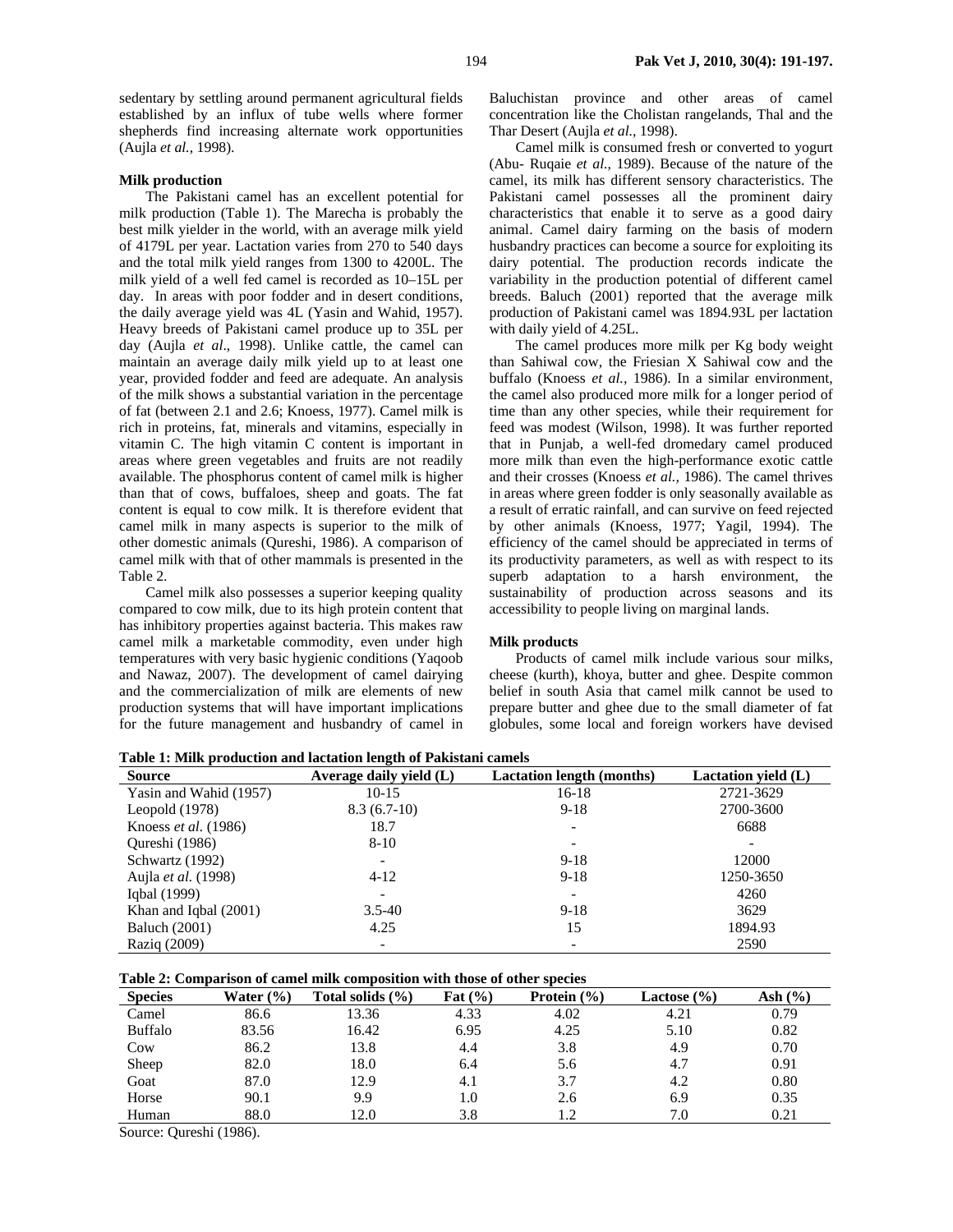methods to make butter and ghee successfully (Knoess *et al.,* 1986; Qureshi, 1986). The most common products made from camel milk are dahi (yoghurt), lassi (sour milk) and kurth (cheese) in north-eastern Baluchistan. There was a general belief that butter could not be made out of camel milk, but the Livestock and Dairy Development Department Punjab obtained 175g butter from 4L camel milk (Qureshi, 1986). The detailed procedure has been described by Raziq and Younas (2006).

"Kurth" is a name given to a white local cheese, which is a hard, rounded piece of the dry matter of whey. To make kurth, camel lassi is sieved through a muslin cloth, filtering out the total solids, and salt is added for taste and further preservation. It is further dried in the sun to make hard balls and used in this form or changed again into lassi when needed. The lassi of kurth is also used for making a local dish (kurtho marrie). Another popular local dish is prepared by soaking bread in kurth solution and pouring melted butter (locally called desi ghee) over it before eating it (Yaqoob and Nawaz, 2007).

"Khoa" is made by evaporating small amounts of milk over hot, steady fire (Aggarwala and Sharma, 1961). The milk is continuously stirred to prevent scorching. At first the mass left over has a buttery consistency, but after cooling, it turns into a semi-solid dough with a sweet taste. "Khoa" can be kept for about 200 days. If sugar is added it keeps for longer periods.

"Rabbri" is also made by heating milk in a shallow iron pan over hot fire. The difference with "Khoa" is that the solids are removed successively from the thin layer of coagulated milk on the surface. Then the product is allowed to cool. When the milk reaches a fifth to an eighth of the original volume, it is removed from the fire. The mass is now gently mixed, without damaging the flakes that have formed. Sugar is added and it is then allowed to cool.

#### **Meat production**

Milk and meat are the principal products of the camel. Meat is usually a by-product of a camel system and the demand for camel meat appears to be increasing among societies not herding camels that come mainly from old males and females that have served usefully in other functions in earlier life. Only a limited number of castrated males are raised especially for slaughter. The camel meat annually produced in Pakistan is 50,000 tons valued at Rs. 250 million (Khan *et al.,* 2003). About 0.17

million camels are slaughtered in various countries by well-to-do Muslims on their annual religious festival, Eidul-Azha. Many people raise camels simply for their sacrificial slaughter on this annual festival. Camel meat markets, except in Sudan, are not well developed, but lucrative export opportunities to Egypt, Libya, Saudi Arabia and Gulf states exist. Camel meat has been scored as high as or better than beef by taste panels in the Arab states. Even outside Arab states, meat from young camels has been graded as having the taste of prime beef. Camel meat is usually only a small proportion of the meat consumed in a country. In Pakistan, approximately 70–75 camels are slaughtered daily in various slaughter houses. In several African and Asian countries, the consumption of camel meat is equivalent to 5–50% of nationally produced red meat. The meat is usually eaten fresh, cooked in pieces or minced, but is sometimes air dried. Meat from camels is also used for sausages, in which form its cooking and taste qualities are similar to those made from beef (Khan *et al.,* 2003). The dressing percentage of the camel is in the range of 45–55%, but exceptionally it can rise to 60%. The live and carcass weights and dressing percentage reported by Wilson (1998) are given in Table 3.

Using standard cattle butchery procedures, the forequarters comprise about 34% of the total carcass, while the hindquarters constitute 25%. The rest of the carcass includes about 5% liver, heart and lungs, with the head being 3.6% and the feet about 4.3%. The wet hide is equivalent to about 10% of live weight and the blood to about 3%. Reports of weight gains in camel vary greatly. Under open range conditions, a live weight increase of 1 kg/day has been reported. In Egypt, animals fed on a high energy diet compounded from cottonseed, rice, molasses and mineral mix gained 150Kg body weight in 6 months (almost 0.82 Kg/day). Well-fed young camels under intensive conditions have gained 0.58Kg/day (Khan *et al.,* 2003). The reported live weight variation in camels suggests there is ample scope for the genetic manipulation and development of a meat type (Manefield and Tinson, 1997).

## **Hair and hides**

Hair production of adult animals ranges annually between 1 to 3 Kg. Hair is used for making ropes, bags, mats, carpets and blankets. Camel hides are used for making shoes and saddles. A hide is commonly sold at Rs. 300 to 550. Its value goes as high as Rs. 3,000 to 5,000

**Table 3: Live and carcass weights and dressing percentage of Sudanese camels from Darfur** 

| <b>Parameter</b>                                   | <b>Sex</b>        | Total $(n=60)$     |             |
|----------------------------------------------------|-------------------|--------------------|-------------|
|                                                    | He camel $(n=21)$ | She camel $(n=39)$ |             |
| Live weight $(Kg)$                                 |                   |                    |             |
| Mean                                               | 447.9             | 414.4              | 426         |
| Range                                              | 305.5-581.0       | 307.5-522.5        | 305.5-581.0 |
| Carcass weight $(Kg)$                              |                   |                    |             |
| Mean                                               | 231.3             | 196.3              | 208.5       |
| Range                                              | 144.0-310.0       | 141.0-248.0        | 141.0-310.0 |
| <b>Dressing percentage</b>                         |                   |                    |             |
| Mean                                               | 51.4              | 47.4               | 43.8        |
| Range                                              | 46.2-55.6         | 41.3-53.5          | 41.3-55.6   |
| $C_{\text{average}}$ $W^{11}_{\text{peak}}$ (1000) |                   |                    |             |

Source: Wilson (1998).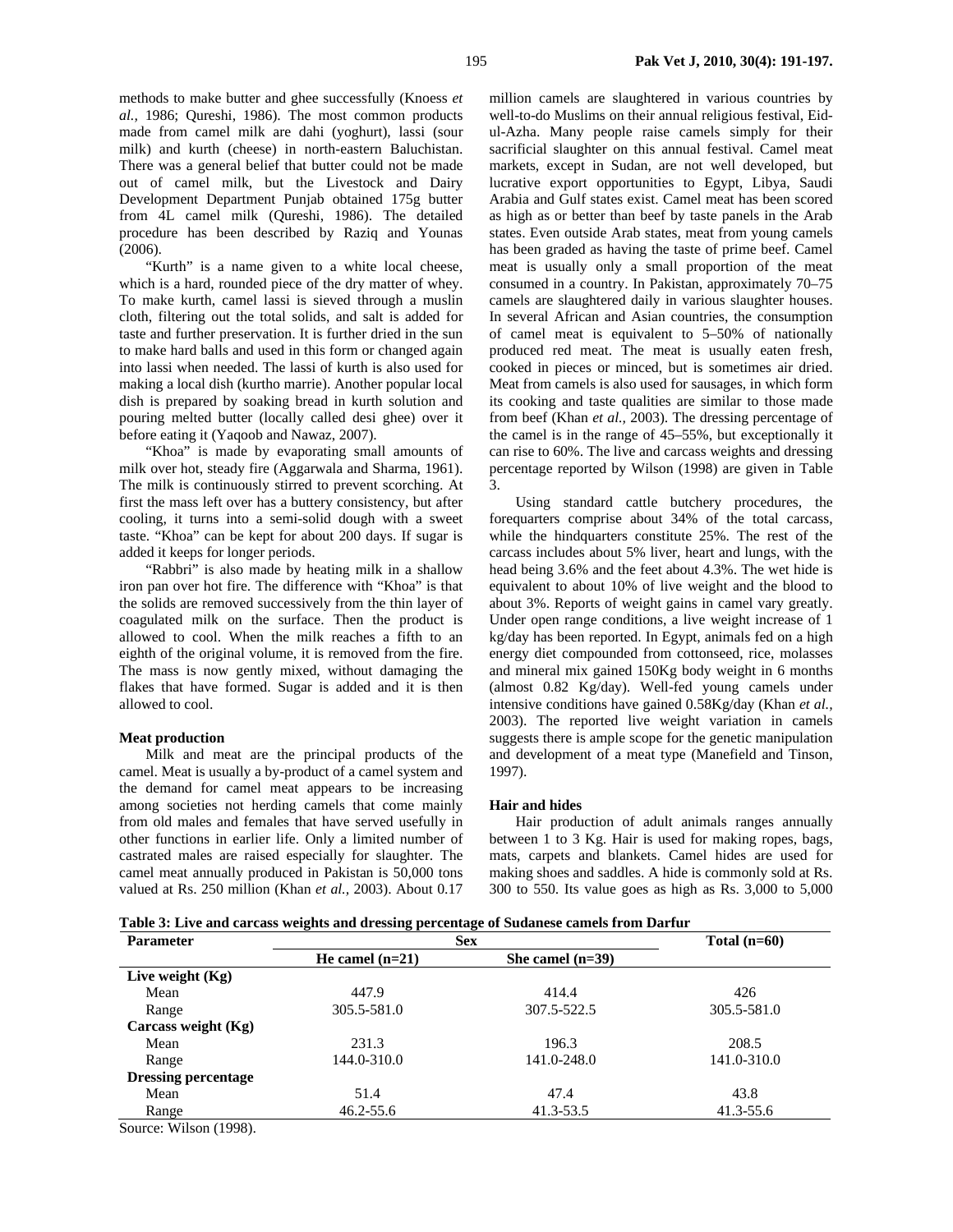when used for manufacturing table lamps. These products have great export potential. The hide of the dromedary is not of good quality and is mainly used for making whips and other products like a container for water and milk (Khan *et al*., 2003).

Nevertheless, the food producing characteristics of the desert-living camel, in respect of both milk and meat, are complemented by accompanying yields of wool, hides, skins and bones, which all help to provide man with clothing, shelter and other useful products. When breeding for the ideal milk producer, the meat provided by the calves and the wool can supplement local industry. As with beef, the most economical age for slaughter, and the age of the animal having the best-tasting meat must be determined. This will quickly reverse the misconceptions regarding camel meat which are mainly due to the slaughter of aged animals that have outgrown their usefulness (Wilson, 1998).

### **Marketing**

The camel milk produced in the far-off mountainous and desert areas cannot reach the urban markets and is utilized locally. However, camel milk is sold in big cities as pure milk, or mixed with milk of cows and buffaloes, especially when the supply of cows and buffaloes milk does not meet the market demand (Yaqoob and Nawaz, 2007).

In fact, there is no established marketing infrastructure at either site and the market places are no more than open grounds. Mainly the middlemen bring camels from different areas to markets. Less occasionally, an individual producer may take his animals directly to one or both major markets. Camel sales also occur at a few occasional markets i.e. annual exhibition. Some ''Livestock Melas'' at different places of the country in different seasons especially in spring as well as in summer also take place. For this purpose, camels from long distances are transported to the exhibition sites. But this transportation of camels is unaffordable for the producers (Aujla *et al.*, 1998).

In the absence of well-developed marketing infrastructure and resources (transport cost, etc.), the herders prefer to dispose off their camels at the village level. Moreover, it is uneconomical for a producer to take one or a few animals to a long distance market, because a producer would sell his animals as per his occasional cash needs. The situation encourages a middleman to travel as a buyer of camels and camel products and make contacts with herders, individually. Producers are generally at a bargaining disadvantage because middlemen have a wider experience and more knowledge of market conditions for stock. Middlemen in mountainous areas are reported to make a profit as high as 35 to 40% and it is in reality a big loss to the producer (Mahmood and Rodriguez, 1993). The price of a camel depends upon its health status, quality and milking capacity of she-camels. The price for the trained and racing camels may range between Rs. 1,50,000 and 2,00,000, while she-camel with good milking capacity (i.e. 10 Kg/day) may fetch up to Rs. 1,20,000. In most of the cases, prices for the camel range between Rs. 45,000 and Rs. 60,000 (Ali *et al.,* 2009).

Usually, camel milk is utilized subsistencely due to the lack of proper transportation facilities and unaffordable expenses of transportation. *Dodhees* buy this milk from the producers and mix it with buffalo/cow milk and sell it in the city. A thorough analysis of the camel marketing system and marketing margins is required to understand properly the current marketing system, and secondly, to devise ways to improve the system so that herders receive a reasonable proportion of the consumer's price (Aujla *et al.,* 1998).

#### **Conclusions**

Although the indigenous dromedary camel (*Camelus dromedarius*) has continued to be the sole source of food, transport, and income for hundreds of thousands of nomads, its potential for increasing food supplies and family income has almost been ignored by planners of development projects and researchers. There is sufficient evidence to indicate that the dromedary camel possesses practical and unique attributes for meat and milk production under intensive and extensive management in the arid and semi-arid regions of Pakistan.

Due to prevailing droughts and the trend towards decreasing production of other animals, the camel has gained more attention as a way of bridging the gap between demand and supply. Decreasing camel population demands that we attend to the factors contributing towards its decline. Recent studies have shown that the camel is a prime candidate for meeting the milk requirements of pastoral people, as well as other populations if managed, bred and fed properly. Furthermore, in the context of change and global warming, under-exploited species like camel will find a better place to thrive and produce even under harsh climatic conditions. There are many virgin areas of research and development in this species, demanding that proper milk recording, selection and breeding practices are made to exploit its genetic potential to the maximum. Some planned and integrated efforts are needed in the camel-populated areas of Cholistan and Baluchistan to undertake research and development on this species and allied matters. This is expected to bring revolutionary changes and further improvements in enhanced milk production and assist camel herders by improving their pastoral economy.

## **REFERENCES**

- Abu-Ruqaie IM, HM El-Nakhal and AN Wahdan, 1989. Improvement in the quality of dried fermented milk product, oggtt. J Dairy Res, 54: 429-435.
- Aggarwalda AC and RM Sharma, 1961. A Laboratory Manual of Milk Inspection. Asia Publishing House, Bombay, India.
- Ali I, MS Chaudhry and U Farooq, 2009. Camel rearing in Cholistan desert of Pakistan. Pak Vet J, 29: 85-92.
- Aujla KM, AW Jasra and M Munir, 1998. Socioeconomic profile of camel herders in south-western mountainous areas of Pakistan. Proceedings of the Third Annual Meeting for Animal Production under Arid Conditions, Al-Ain, United Arab Emirates, 2: 154-174
- Baluch MN, 2001. Documentation and characterization of camel breeds of Pakistan. PhD Dissertation, Sindh Agri Univ, Tando Jam, Pakistan.